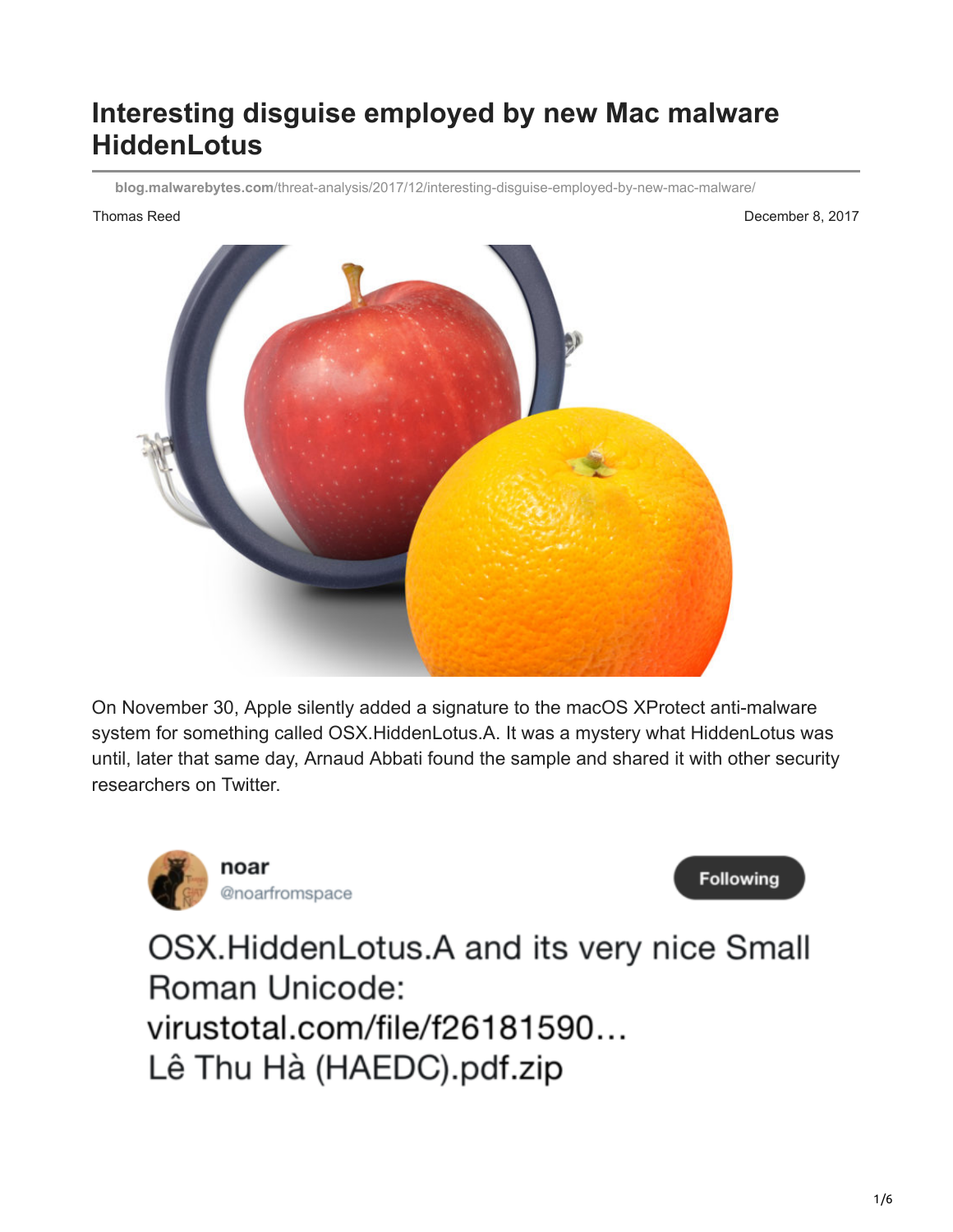The HiddenLotus "dropper" is an application named Lê Thu Hà (HAEDC).pdf, using an old trick of disguising itself as a document—in this case, an Adobe Acrobat file.

This is the same scheme that inspired the file quarantine feature in Mac OS X. Introduced in Leopard (Mac OS X 10.5), this feature tagged files downloaded from the Internet with a special piece of metadata to indicate that the file had been "quarantined." Later, when the user tried to open the file, if it was an executable file of any kind, such as an application, the system would display a warning to the user.



The intent behind this feature was to ensure that the user knew that the file they were opening was an application, rather than a document. Even back in 2009, malicious apps were masquerading as documents. File quarantine was meant to combat this problem.

Malware authors have been using this trick ever since, despite file quarantine. Even earlier this year, repeated outbreaks of the Dok malware were distributed in the form of applications disguised as Microsoft Word documents.

So HiddenLotus didn't seem all that interesting at first, other than as a new variant of the OceanLotus backdoor first seen being used to attack numerous facets of Chinese infrastructure. OceanLotus was last seen earlier this summer, disguised as a Microsoft Word document and targeting victims in Vietnam.

But there was something strange about HiddenLotus. Unlike past malware, this one didn't have a hidden .app extension to indicate that it was an application. Instead, it actually had a .pdf extension. Yet the Finder somehow identified it as an application anyway.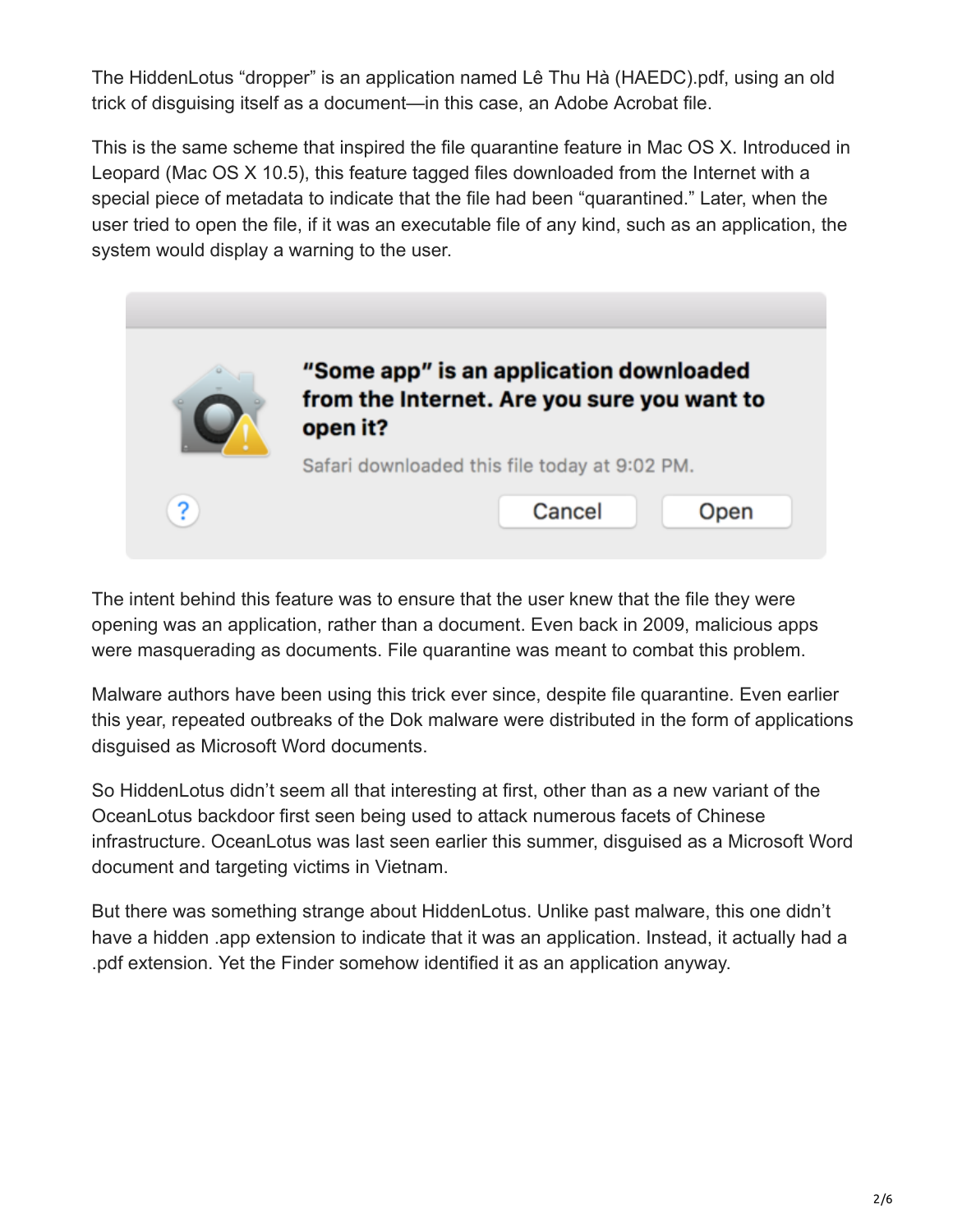| Lê Thu Hà (HAEDC).pdf Info                                                                                                                                                                                                                                                                                                                         |  |  |  |  |
|----------------------------------------------------------------------------------------------------------------------------------------------------------------------------------------------------------------------------------------------------------------------------------------------------------------------------------------------------|--|--|--|--|
| Lê Thu Hà (HAEDC) 647 KB<br>Modified: Oct 28, 2017 at 1:38 PM                                                                                                                                                                                                                                                                                      |  |  |  |  |
| Add Tags                                                                                                                                                                                                                                                                                                                                           |  |  |  |  |
| $\overline{\mathbf{v}}$ General:                                                                                                                                                                                                                                                                                                                   |  |  |  |  |
| Kind: Application<br>Size: 647,055 bytes (664 KB<br>on disk)<br>Where: Hyperion > Users > thomas ><br>Desktop · untitled folder<br>Created: October 28, 2017 at 1:38 PM<br>Modified: October 28, 2017 at 1:38 PM<br>Version: 1.0<br>Copyright: Copyright @ 2013 Apple. All<br>rights reserved.<br>Open in Low Resolution<br><b>Prevent App Nap</b> |  |  |  |  |
| Locked                                                                                                                                                                                                                                                                                                                                             |  |  |  |  |
| More Info:                                                                                                                                                                                                                                                                                                                                         |  |  |  |  |
| Name & Extension:                                                                                                                                                                                                                                                                                                                                  |  |  |  |  |
| Lê Thu Hà (HAEDC).pdf                                                                                                                                                                                                                                                                                                                              |  |  |  |  |
| Hide extension                                                                                                                                                                                                                                                                                                                                     |  |  |  |  |
| Comments:                                                                                                                                                                                                                                                                                                                                          |  |  |  |  |
| $\blacktriangleright$ Proview                                                                                                                                                                                                                                                                                                                      |  |  |  |  |

This was quite puzzling. Further investigation did not turn up a hidden extension. There was also no sign of a trick like the one used by Janicab in 2013.

Janicab used the old fake document technique, being distributed as a file named (apparently) "RecentNews.ppa.pdf." However, the use of an RLO (right-to-left override) character caused characters following it to be displayed as if they were part of a language meant to be read right-to-left, instead of left-to-right as in English.

In other words, Janicab's real filename was actually "RecentNews.fdp.app," but the presence of the RLO character after the first period in the name caused everything following to be displayed in reverse in the Finder.

However, this deception was not used in HiddenLotus. Instead, it turned out that the 'd' in the .pdf extension was not actually a 'd.' Instead, it was the Roman numeral 'D' in lowercase, representing the number 500.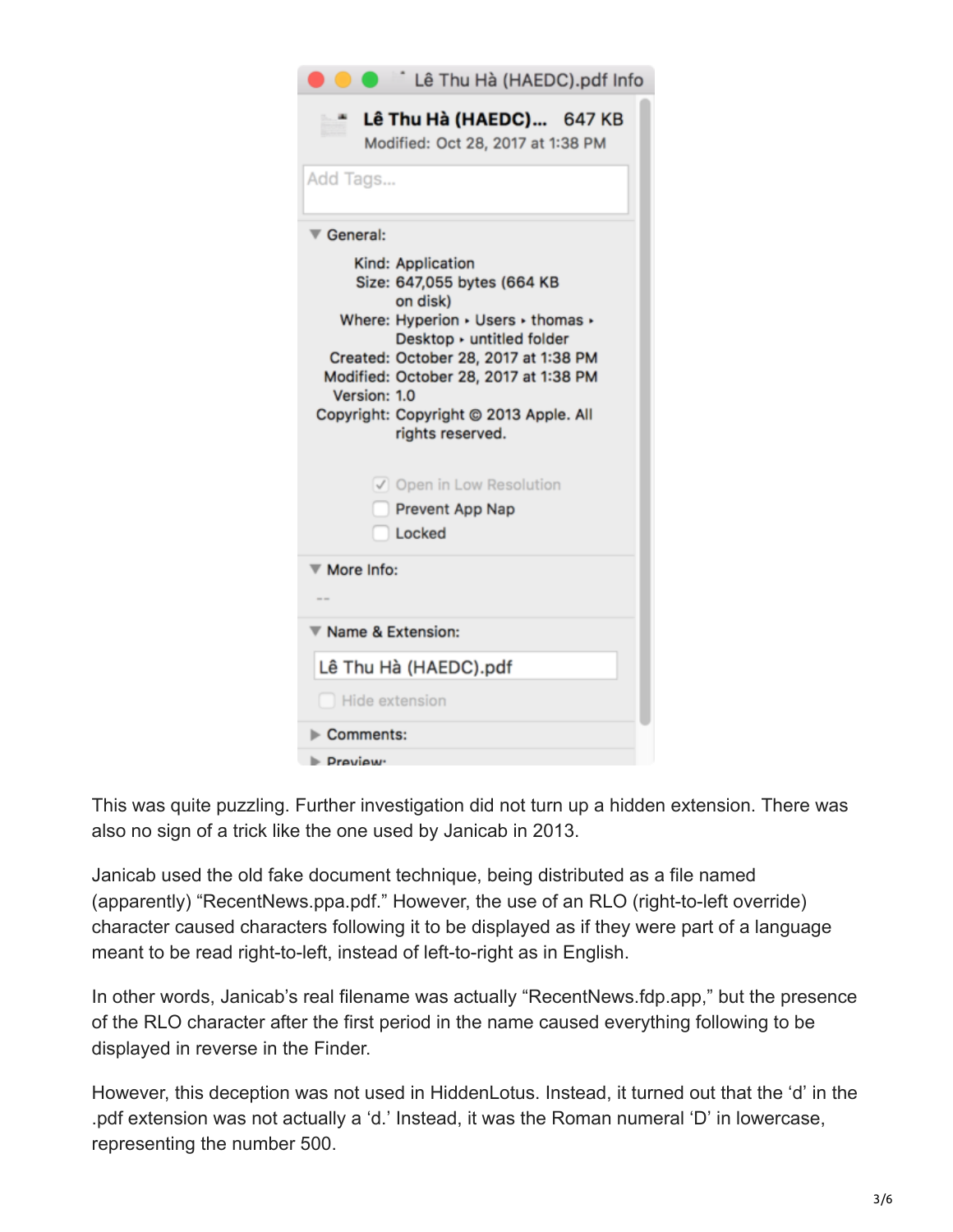| .                     | M HiddenLotus.txt                                                   |                              |  |
|-----------------------|---------------------------------------------------------------------|------------------------------|--|
|                       | 0 4C65CC82 20546875 204861CC 80202848 41454443 292E70E2 85BE66      | LeAC Thu HaAA (HAEDC).p, Oaf |  |
|                       | Signed Int $\circ$ $\circ$ $\circ$ ittle $\circ$ (select some data) |                              |  |
| OxO out of Ox1B bytes |                                                                     |                              |  |

It was at this point that Abbati's tweet referring to "its very nice small Roman Unicode" began to make sense. However, it was still unclear exactly what was going on, and how this special character allowed the malware to be treated as an application.

After further consultation with Abbati, it turned out that there's something rather surprising about macOS: An application does not need to have a .app extension to be treated like an application.

An application on macOS is actually a folder with a special internal structure called a bundle. A folder with the right structure is still only a folder, but if you give it an .app extension, it instantly becomes an application. The Finder treats it as if it were a single file instead of a folder, and a double-click launches the application rather than opening the folder.

When double-clicking a file (or folder), LaunchServices will consider the extension first. If the extension is known, the item will be opened according to that extension. Thus, a file with a .txt extension will, by default, be opened with TextEdit. Some folders may be treated as documents, as in the case of the .aplibrary extension used for an Aperture library "file." A folder with the .app extension will, assuming it has the right internal structure, be launched as an application.

A file with an unfamiliar extension is handled by asking the user what they want to do. Options are given to choose an application to open the file or to search the Mac App Store.

However, something strange happens when double-clicking a folder with an unknown extension. In this case, LaunchServices falls back on looking at the folder's bundle structure (if any).





Following up the Small Roman unicode trick of OSX. Hidden Lotus, is seems that LaunchServices use a file helper for known UTI then fallback to bundle structure.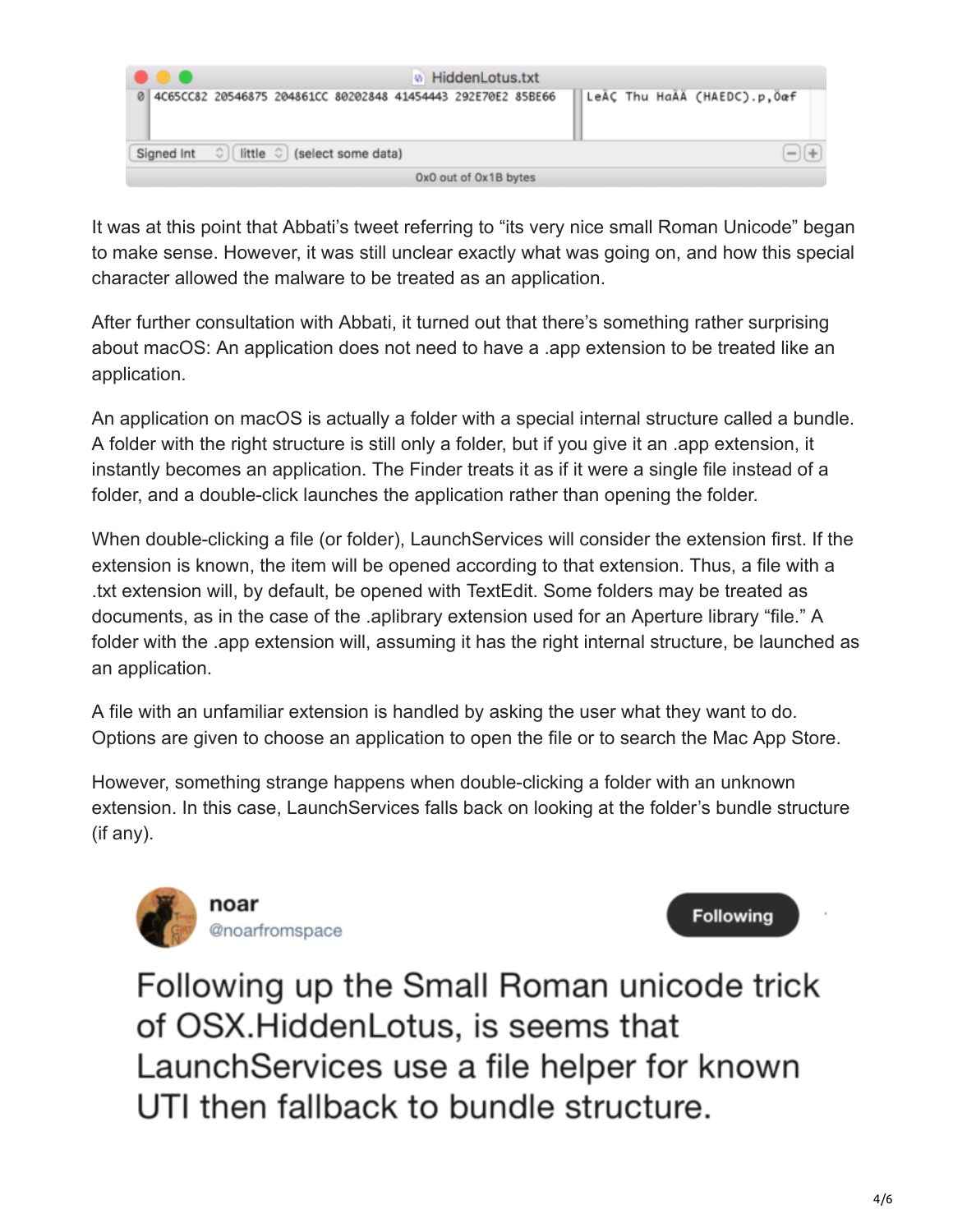So what does this mean? The HiddenLotus dropper is a folder with the proper internal bundle structure to be an application, and it uses an extension of .pdf, where the 'd' is a Roman numeral, not a letter. Although this extension looks exactly the same as the one used for Adobe Acrobat files, it's completely different, and there are no applications registered to handle that extension. Thus, the system will fall back on the bundle structure, treating the folder as an application, even though it does not have a telltale .app extension.

There is nothing particularly special about this .pdf extension (using a Roman numeral 'd') except that it is not already in use. Any other extension that is not in use will work just as well:

| Goody Two-Shoes                                                                                  | good.badness Info                                                                                                                                                                                                                |
|--------------------------------------------------------------------------------------------------|----------------------------------------------------------------------------------------------------------------------------------------------------------------------------------------------------------------------------------|
| I'm a nice app. Really, I am!<br>I'm totally not stealing any of your<br>private data right now. | good.badness<br>6.1 MB<br>AA<br>Modified: Oct 1, 2017 at 9:32 PM<br>Add Tags                                                                                                                                                     |
|                                                                                                  | <b>▼ General:</b>                                                                                                                                                                                                                |
|                                                                                                  | Kind: Application<br>Size: 6,145,484 bytes (6.3 MB<br>on disk)<br>Where: Hyperion > Users > thomas<br>· Desktop<br>Created: October 1, 2017 at 9:32 PM<br>Modified: October 1, 2017 at 9:32 PM<br>Version: 1.0<br>Copyright: 1.0 |
|                                                                                                  | √ Open in Low Resolution<br>Locked                                                                                                                                                                                               |
|                                                                                                  | ▼ More Info:                                                                                                                                                                                                                     |
|                                                                                                  | Last opened: Friday, December 1, 2017 at<br>7:52 PM                                                                                                                                                                              |
| good.badness                                                                                     | ▼ Name & Extension:                                                                                                                                                                                                              |
|                                                                                                  | good.badness                                                                                                                                                                                                                     |
|                                                                                                  | Hide extension                                                                                                                                                                                                                   |
|                                                                                                  | Comments:                                                                                                                                                                                                                        |
|                                                                                                  | <b>I</b> - Preview-                                                                                                                                                                                                              |

Of course, the example shown above wouldn't fool anyone, it's merely illustrative of the issue.

This means that there is an enormously large list of possible extensions, especially when Unicode characters are included. It is easily possible to construct extensions from Unicode characters that look exactly like other, normal extensions, yet are not the same. This means the same trick could be used to mimic a Word document (.doc), an Excel file (.xls), a Pages document (.pages), a Numbers document (.numbers), and so on.